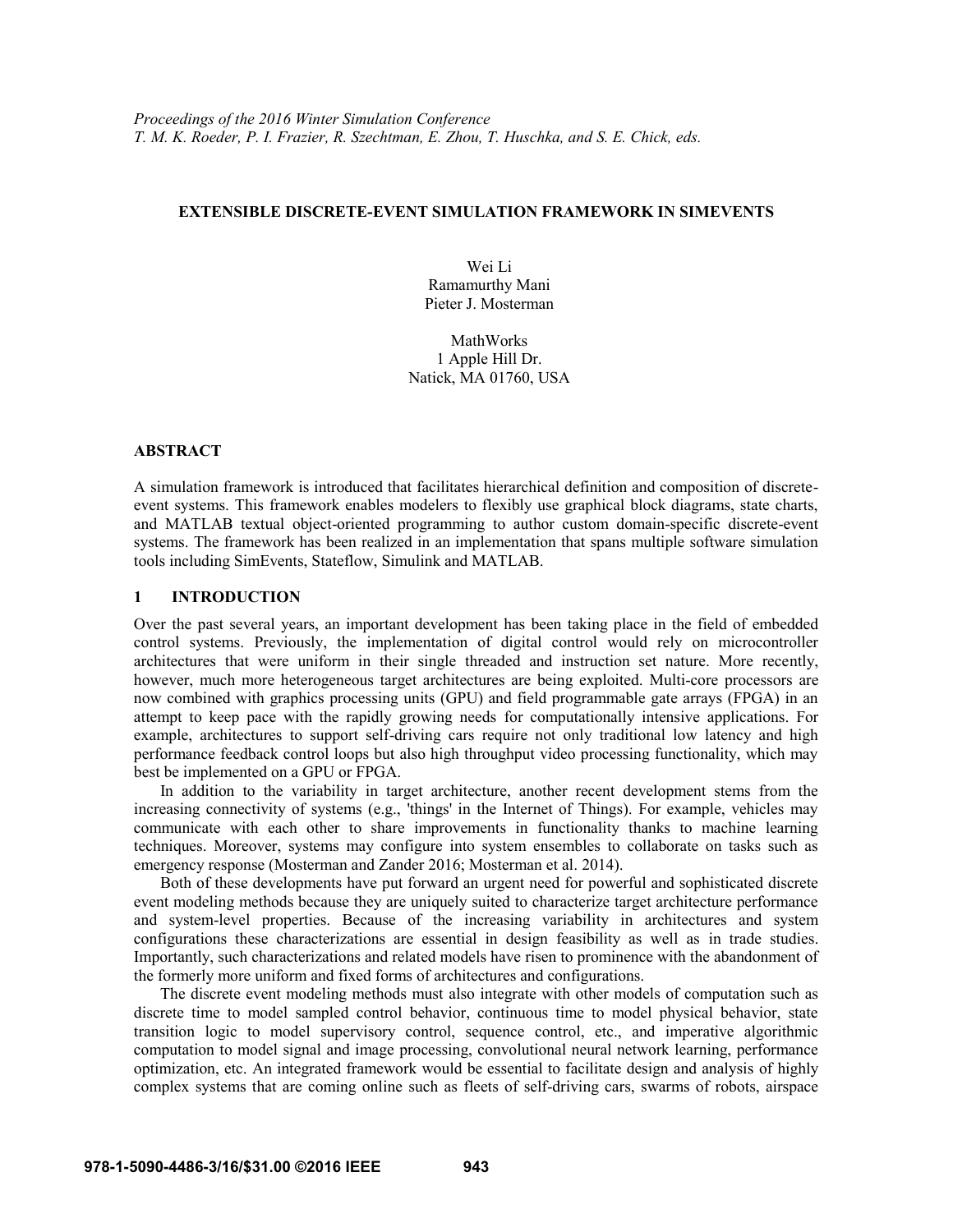sharing autonomous and manned vehicles, highly interconnected power grid nodes, etc. (Sztipanovits et al. 2013). The complexity of these systems mandates abstraction to efficiently and effectively address the very heterogeneous functionality they embody and integrate (e.g., computer vision algorithms, feedback control laws, optimization programs, machine learning networks, supervisory plans, and batch control operations).

Another trend is the emerging Industry 4.0 paradigm (Industrie 4.0 Working Group 2013) that integrates enterprise level information flows with manufacturing cell operations to achieve optimized manufacturing plant operation across the various operational layers of the entire enterprise. Such optimization may rely on a generative approach that defines a flexible and powerful interface between the problem space (the optimization problem) and the solution space (the manufacturing plant operations). This interface may be in the form of a Knowledge Interface Broker (KIB) to combine discrete event simulation with model predictive control (MPC) optimization algorithms that operate on a much larger time scale (Godding, Sarjoughian, and Kempf 2007; Huang et al. 2009). The value of an integrated architecture that refines the KIB has been shown to enable solving generative optimization problems for resources allocation (Li, Cassandras, and Clune 2006; Hubscher-Younger et al. 2012). This exploits the potential of discrete-event modeling and simulation technology that is integrated with other models of computation.

In 2006, Mathworks introduced SimEvents® (MathWorks 2016c) as a tool that adds Discrete-Event Simulation (DES) capabilities to the Simulink® (MathWorks 2016d) modeling platform. Clune, Mosterman, and Cassandras (2006) illustrated how the product was equipped to mix the multidomain time-driven computation of Simulink with event-driven simulation for modeling complex hybrid systems. Since that time, SimEvents has been successfully applied to simulate a variety of application scenarios including modeling of real-time operating systems, communication networks, operations research problems in manufacturing and logistics, and hardware modeling. However, analysis of the product and comparison to existing solutions (Gray 2007) have identified certain desirable characteristics that are not present in the tool including the lack of a framework for customization and the lack of a published formalism (Schwatinski et al. 2010; Seo et al. 2014).

This paper presents the new Discrete-Event Simulation framework that was introduced in SimEvents by MathWorks (2016). The new framework overcomes these shortcomings and is in a position to serve as a foundation upon which modelers can easily build application and domain-specific systems. By drawing on the formal system engineering research effort by Wymore (1993), the aim is to provide a framework that is as powerful and versatile as other similarly inspired efforts such as the DEVS formalism (Zeigler 1984; Concepcion and Zeigler 1988; Wainer 2009).

Thanks to this new SimEvents framework, modelers have access to the combined use of multiple graphical and textual modeling languages to create highly customized discrete-event systems. These modeling languages include the graphical, queueing-system based language of SimEvents, the graphical, finite-state machine based language of Stateflow® (MathWorks 2016e), and the textual, objected-oriented programming language of MATLAB® (MathWorks 2016b). In conjunction with the discreteevent/continuous-time hybrid simulation engine of the original SimEvents (Clune, Mosterman, and Cassandras 2006), a single simulation model can include both discrete-event components implemented by all of the above three languages, and continuous-time components implemented by Simulink.

Section 2 describes the modeling formalism that the proposed simulation framework establishes. Section 3 discusses the simulation framework including common modeling primitives and the differing language representations in SimEvents, Stateflow, and MATLAB. Section 4 gives an application example to demonstrate how these multi-domain and hybrid simulation capabilities can help the design of today's cyber-physical system. Section 5 summarizes and presents a look to the future.

# **2 MODELING FORMALISM**

Previous versions of SimEvents predating 2016 relied on a simulation engine that performed simulation through run-time handshaking between atomic DES components. The implication of this is that the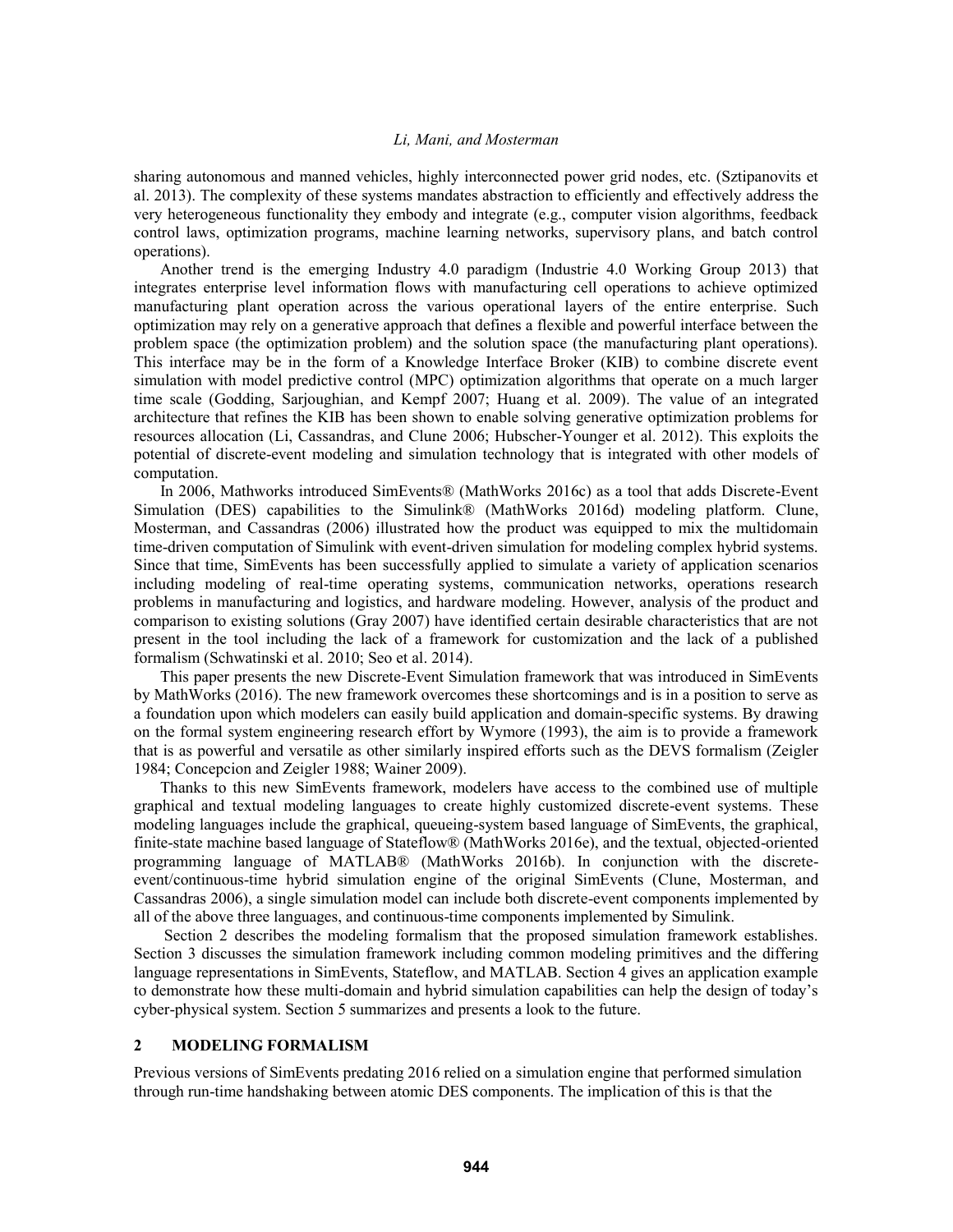engine did not compile a network of interconnected components into a composite system description before simulating the abstract composition. As a result of not relying on a composable formalism to describe a DES system, these SimEvents versions did not publish a system definition upon which modelers could define their specialized domain-specific components. This directly caused a lack of customization observed by Gray (2007). To overcome these issues, SimEvents (MathWorks 2016c) defines a new formalism inspired by the systems theoretic foundations research of Wymore (1993) that describes a discrete system as the quintuple:

$$
Z = (S, I, O, N, R)
$$

where:

Z is the *name* of the system. S is the set of states,  $S \neq \emptyset$ ,  *is the set of <i>inputs*.  $\theta$  is the set of outputs. N is the next state function,  $N \in FNS(S \times I, S)$  if *I* is not empty, otherwise  $N \in (S, S)$ , R is the *readout function*,  $R \in FNS(S, 0)$  if 0 is not empty, otherwise  $R = \emptyset$ .

Within this new formalism, termed SimEvents Entity-Storage (SEES) formalism, an abstraction termed 'entities' is introduced as packets of data whose handling and transport in the discrete-event system produces events. Additionally, the formalism provides a built-in primitive abstraction of a discrete-event component called 'storage' (for entities) which maps to queues and servers that are common in various flow-based DES simulation packages. Storages are effectively containers for entities that may be defined as follows:

> $I = \left\{ \begin{matrix} \text{(generate, entity)}, \text{(destroy, entity)}, \text{(entry, entity)}, \text{(exit, entity)}, \text{(block, entity)}, \text{(ا} \text{|}) \end{matrix} \right\}$  $O = \left\{ \begin{matrix} (\text{schedule\_generate}) , (\text{schedule\_destroy}, \text{entity}) , (\text{schedule\_exit}, \text{entity}) , (\text{schedule\_iter}) , (\text{schedule\_iter}) , (\text{scale\_iter}) , (\text{scale\_iter}) , (\text{scale\_iter}) , (\text{scale\_iter}) , (\text{scale\_iter}) , (\text{scale\_iter}) , (\text{scale\_iter}) , (\text{scale\_iter}) , (\text{scale\_iter}) , (\text{scale\_iter}) , (\text{scale\_iter}) , (\text{scale\_iter}) , (\text{scale\_iter}) , (\text{scale\_iter}) , (\text{scale\_iter}) , (\text{scale\_iter}) , (\text{scale\_iter}) , (\text{scale\_iter}) , (\text{scale\_iter}) , (\text{scale\_iter})$  $S = \{occupancy \in \{0,1\}^*, store \in \textbf{entity}^*, custom state\}$

Here, *I* and *O* are sets of input and output events that correspond to a storage location. Additionally, in SEES, five specific functions are recognized that advance the state of the system and also produce outputs based upon the occurrence of five classes of input events: (1) Generate: creation of a new entity, (2) Entry: entry of an input entity, (3) Iterate: iteration over the contents of the storage, (4) Blocked: failure of an output event for entity from this storage, and (5) Timer: expiry of a timer. Also, the SEES component has two additional functions that may advance the state of the system but not produce any output based on the occurrence of the following events: (1) Exit: exit of an entity from that storage and (2) Destroy: destruction of an entity.

Coupled SEES components are natural in the Simulink environment where components are represented by blocks that have a port based interface and where directed entity connections are established between ports. The core architecture implementing SEES uses the connections to analyze and synthesize the coupled formalism prior to commencing the simulation. The simulation then relies on simulating the coupled model directly. In addition, entities are associated with the notion of priority which helps act as the basis for implementing a tie-breaker function. The management of the complex temporal events of the SEES system are arbitrated by an event calendar that relies on this tie-breaker function.

Note that the coupling between atomic components in SEES is similar to the notion of coupled DEVS (Zeigler 1984). Like SEES, a coupled DEVS model introduces extra concepts of (1) external input couplings, external output couplings, and internal couplings to capture connections between atomic DEVS components, and (2) a tie-breaker function to determine which atomic DEVS in a composition takes precedence during a collision of events.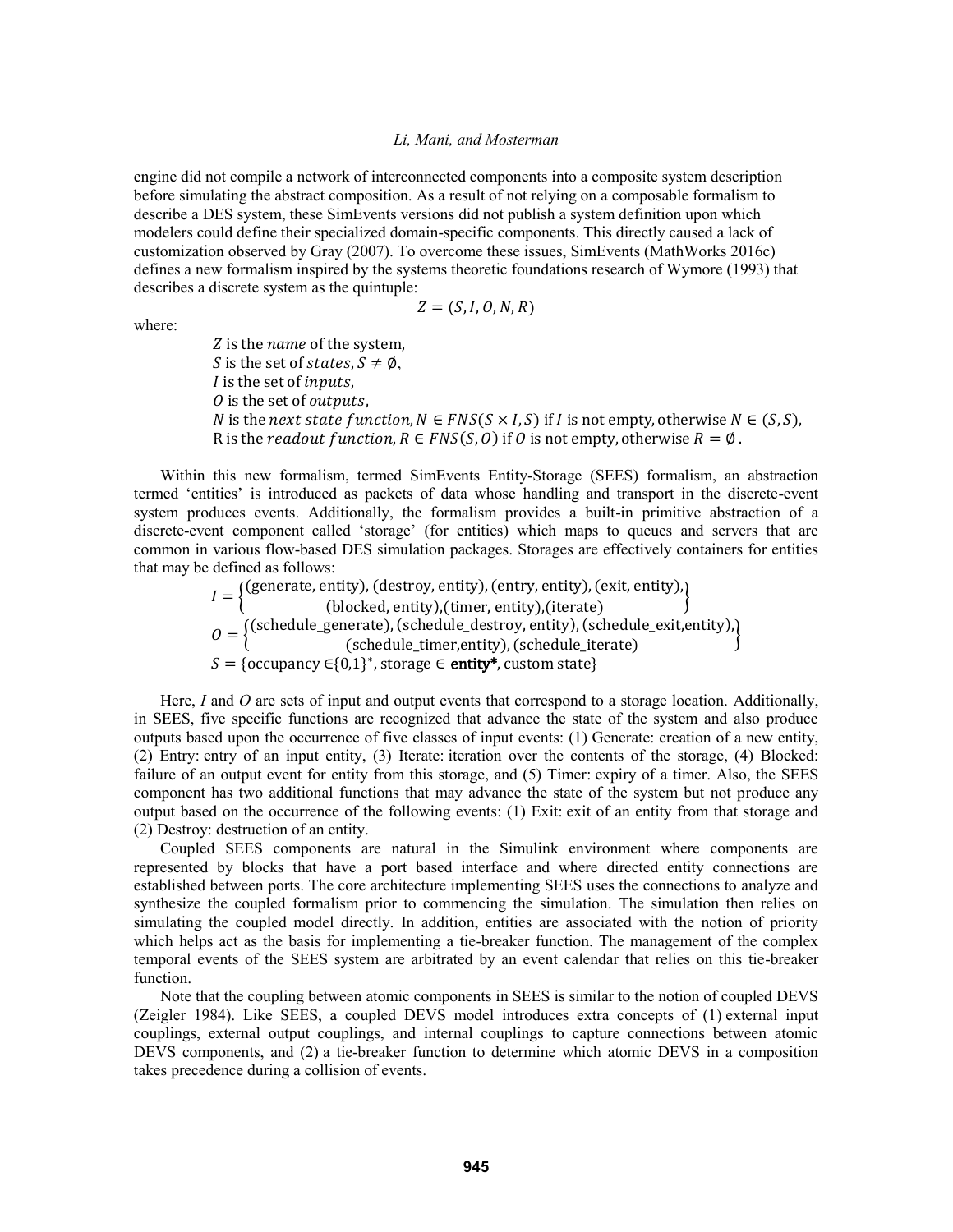Providing support in SEES for atomic and coupled discrete-event components has the potential to enable modelers to leverage various powerful analysis and verification techniques that have emerged in research (Holzmann 2004). Additionally, by building the abstraction of entity and storage, the framework aims to help very quickly compose complex flow-based systems common in DES applications. The next section discusses how such compositions may be created using graphical block diagrams, state charts, and textual programming all working in union. As demonstrated in the next two sections, these abstractions allow modelers to quickly express their discrete-event system as interconnections of storages interacting via entities while also being firmly grounded in the underlying formalism.

# **3 MODELING FRAMEWORK**

The introduced formalism is realized within MATLAB and Simulink as a framework that includes various graphical and textual programming paradigms. This variety of programming choices provides modelers with the ability to choose the paradigm that is appropriate for the modeling context. Each of the paradigms and the notion of entity is described in the remainder of this section.

## **3.1 Entity**

An entity consists of structured data (called *attributes*) that is bundled as payload of the events at the inputs and outputs of DES systems in SEES. By providing such a general notion of data, one can associate a rich set of domain-specific data with an event. For example, in a communication modeling context, an entity could encapsulate a communication message whose data fields include attributes related to the message's destination address, encoding, and payload. SEES components that model the communication channel would accept and produce events that correspond to the arrival and departure of such messages. Additionally, when the entity is within a storage, its attributes implicitly become part of the state of that storage. As will be illustrated in the remainder of this section, one can have access to the data/attributes in each of the programming paradigms of SEES with the syntax of a MATLAB structure datatype.

Entity lines and ports define interfaces of SEES components for data sharing and event triggering. Connecting two SEES components via an entity line establishes a route for instantaneous transfer of entities accompanied by triggering of the input and output events defined in the previous section. In addition, SEES components can also share their internal state by using Simulink signal lines and ports. Similar to semantics of Simulink, a signal line is simply a persistent value that has no implications on event triggering. For example, in the model of Figure 6, three SEES blocks transfer entities using entity lines (i.e., double-line style). In addition, the Entity Terminator block produces a signal as output (i.e., single-line style) for the purpose of plotting its internal state corresponding to number of entities that have arrived at the Terminator.

## **3.2 Graphical Programming**

SEES introduces a set of basic blocks that can be used to compose a discrete-event system from primitive components. These blocks, which are each built from one 'storage' component introduced in the previous section, include Generators, Queues, Servers, and Sinks. In addition, there are blocks for routing such as Switches and Gates that only influence the coupling functions of a DES composition and are not atomic discrete-event components themselves. Advanced functions such as replication, combining, and batching are also included that are themselves atomic or coupled discrete-event components. Finally, the graphical blocks may also be connected directly to time-driven components of Simulink to integrate DES with time-driven simulations as described by Clune, Mosterman, and Cassandras (2006).

The graphical programming paradigm derives its extensibility from allowing modelers to specify the various functions corresponding to the input events described in the previous section for the underlying storage discrete-event component. Each of these functions is represented as a specialized 'event action' that is associated with that specific class of event. For example, the Entity Generator block of the M/M/1 queueing system (Cassandras 2009) model shown in Figure 1 has a *'*Generate' action as shown by Figure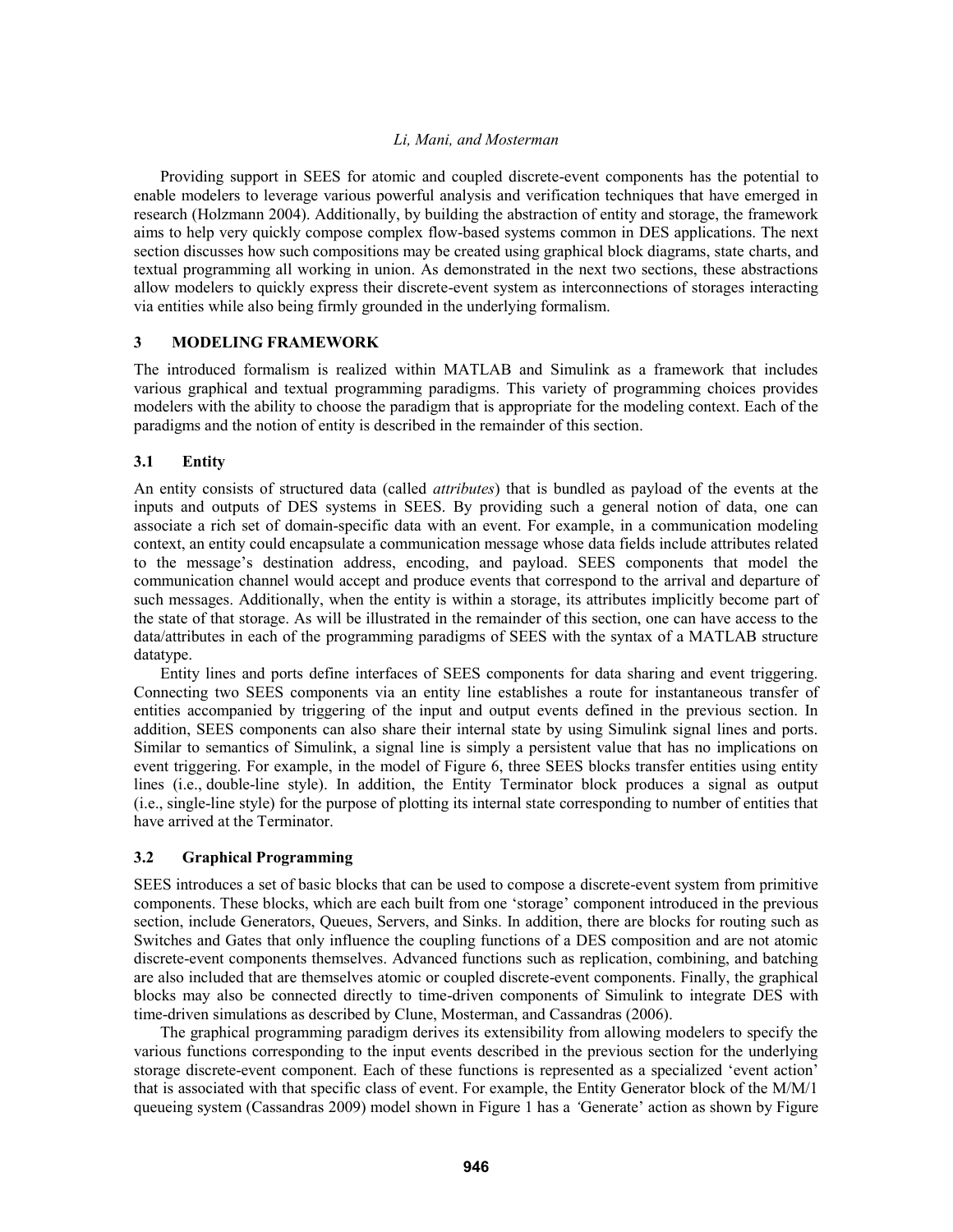2. This custom code illustrates how one of the attributes of the entity is being initialized by a random number in the 'Generate' action associated with the 'Generate' event. The action is expressed in the familiar MATLAB language syntax with the data/attributes of an event/entity being accessed as MATLAB structures. One can similarly access the other functions (such as Entry and Exit functions) in a user-interface dialog for the Queue and Server blocks in this model.



Figure 1: A M/M/1 queueing system model with custom state-transition functions.

|                                                               | Generate entities using intergeneration times from dialog or upon arrival of events.<br>Optionally, specify entity types as anonymous, structured, or bus. |  |
|---------------------------------------------------------------|------------------------------------------------------------------------------------------------------------------------------------------------------------|--|
| <b>Entity Generation</b>                                      | <b>Event actions</b><br><b>Statistics</b><br>Entity type                                                                                                   |  |
| <b>Event actions</b>                                          | Generate action:                                                                                                                                           |  |
| Generate*<br>Exit                                             | Called after entity is generated.<br>To access attribute use: entity.ID                                                                                    |  |
| <b>Entity structure</b>                                       | 1 persistent count;<br>2 if isempty (count)<br>$count = 1$ :<br>$\overline{3}$<br>4 end<br>$5$ entity. ID = count;                                         |  |
| ⊿ entity<br><b>TD</b><br>srcAddress<br>destAddress<br>payload | $6$ entity.payload = randi(10, 1, 10);                                                                                                                     |  |

Figure 2: Custom event actions of Entity Generator block.

## **3.3 State Charts**

SEES also extends seamlessly to the state chart paradigm (Harel 1987) supported by Stateflow, a tool for modeling state transition behavior. A new type of state chart has been introduced called DES chart that has entity ports (referred also as 'message' ports in the GUI). The chart itself may be an atomic discreteevent component as illustrated below where the chart is used to implement the server in an elementary M/M/1 system. The notion of SEES storage discussed in the previous section underlies every entity port in Stateflow. The state-transition language may then be used to express the functions described in Section 2 with a combination of previously available Stateflow syntax.

As illustrated in the example implementation of the Server of Figure 3 in Figure 4, the state transition functions are directly annotated on the transition actions from one state to the next. When Server is in 'Idle' state, upon entry of an entity at the 'Input' port, Server transits its state to 'Busy'. As a part of the transition action, the 'forward' keyword is used to declare an event that forwards the incoming entity to an internal storage (named 'Job') of the chart. Additionally, the 'after' keyword is used to scheduler a Timer event as well as Timer Function. A detailed description of the use of this notation is documented in the SimEvents User's Guide (MathWorks 2016c).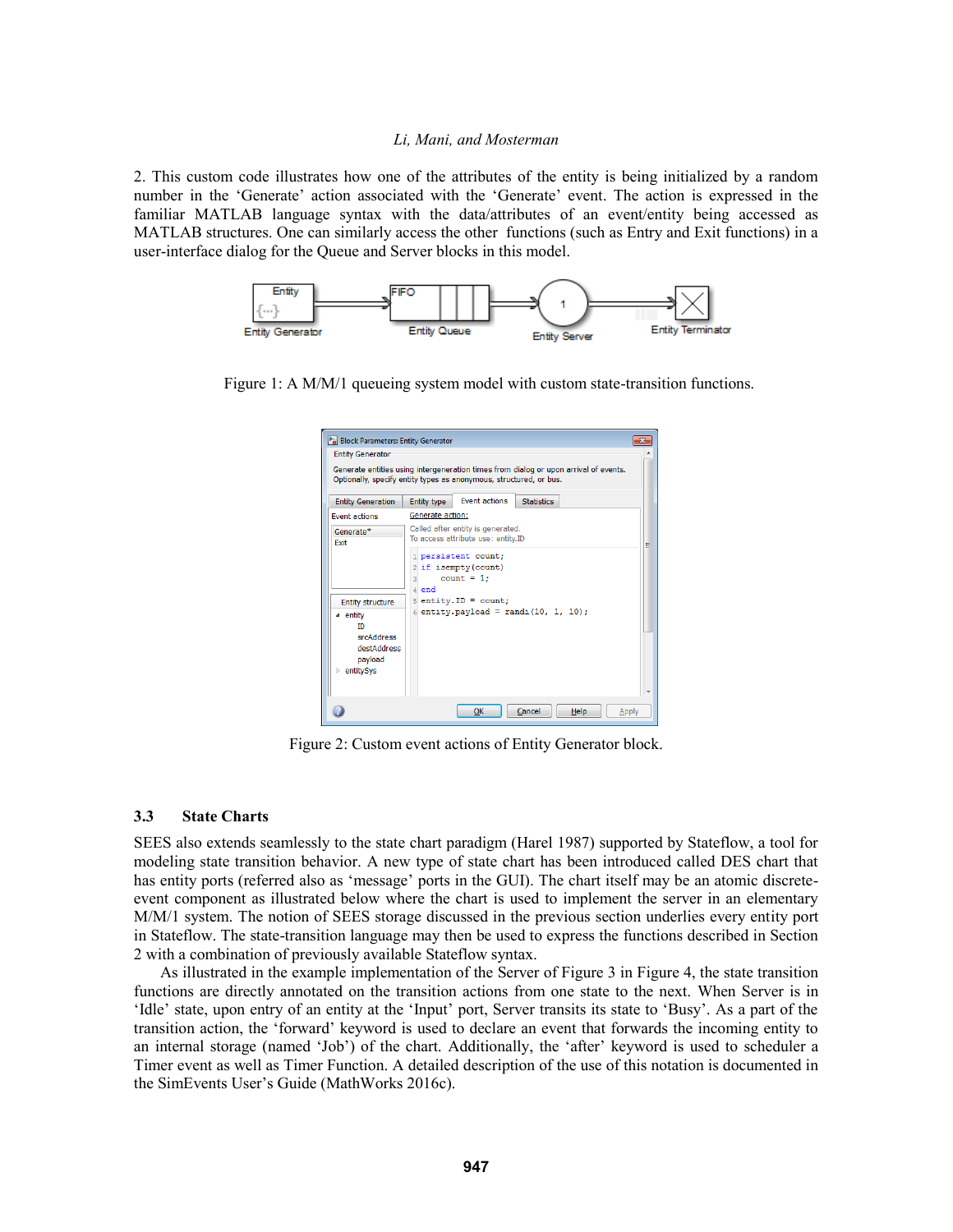

Figure 3: Example custom event actions of Entity Generator block and Entity Sever block.

H



Figure 4: Example custom server modeled using a discrete-event Stateflow chart (DES chart).

In addition to expressing atomic discrete-event components as state charts, one can also compose a coupled discrete-event component directly in Stateflow. This involves either declaring additional event ports or internal 'storage' within the chart. The SEES architecture once again is able to analyze and synthesize the coupled discrete-event model before DES simulation is performed.

## **3.4 Textual Programming**

For maximal flexibility modelers can program arbitrarily complex discrete-event systems using a MATLAB class-based program. A MATLAB class extension that realizes SEES components has been developed as the *MATLAB Discrete-Event System (MDES)*. A critical advantage of this approach is that the class can interoperate with all MATLAB functions and toolboxes. Additionally, the ability to programmatically define arbitrary compositions of atomic storage components offers a platform for quickly defining large networks such as a wireless computer network or sensor network.

The MDES extension is in spirit akin to the multi-language S-Function API (MathWorks 2016f) of the Simulink platform and allows the authoring of arbitrary systems in the discrete-time model of computation. In addition, the MDES extension directly builds upon the MATLAB System Object notation (MathWorks 2016a), and is supported by the Simulink platform. In this manner, arbitrary systems can be represented in a discrete-time model of computation using the MATLAB language. While reusing features of the notation such as the definition of input and output (ports), component parameters, and component states, the new extension adds the ability to define entity input and output ports, and an arbitrary number of atomic discrete-event storage components. Modelers can then couple these atomic components using specialized notation that defines their connectivity. Finally, modelers can also once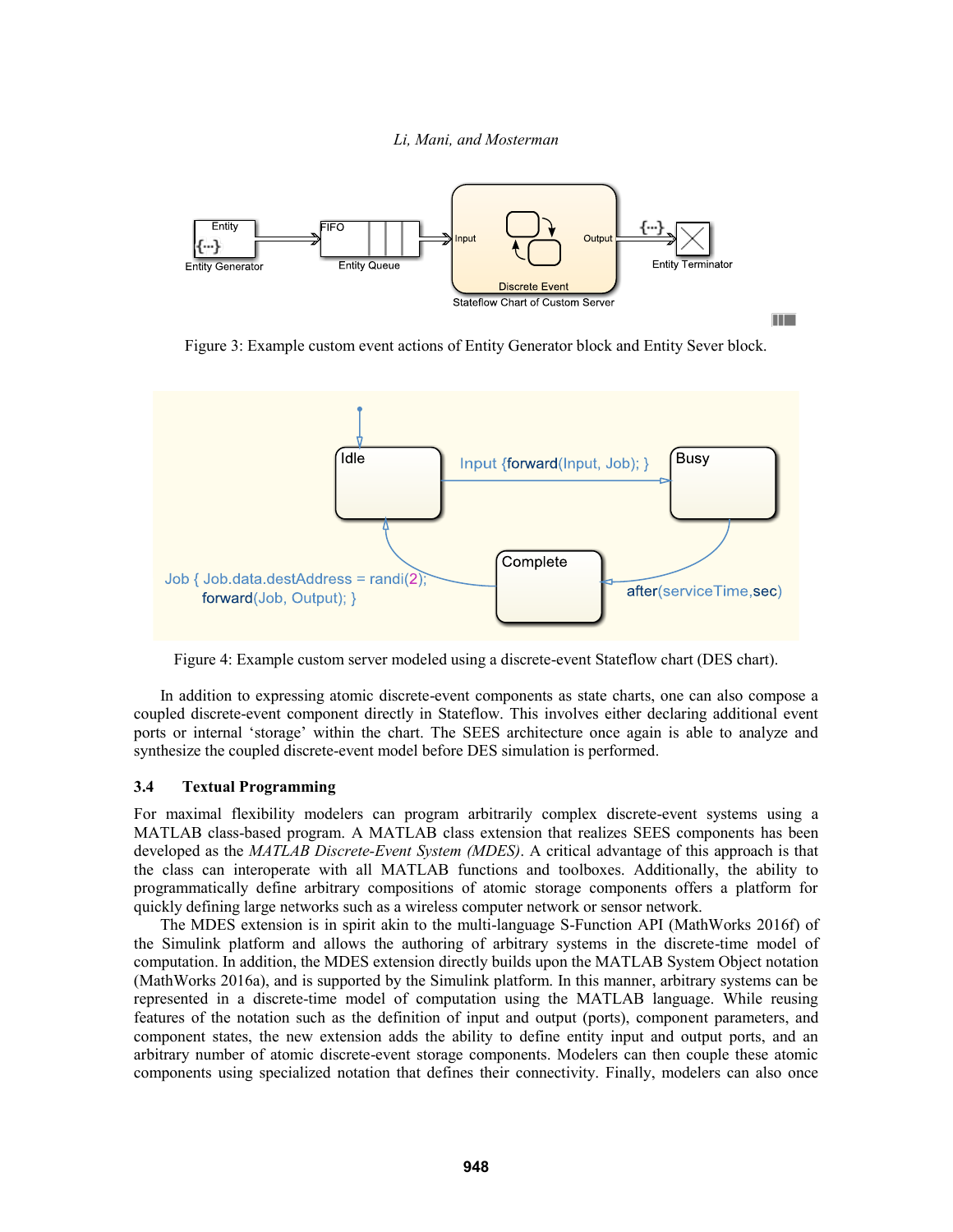again define custom code for the functions defined in Section 2. A full definition of the API is provided in the SimEvents User's Guide (MathWorks 2016c).

Figure 5 shows a simple example of defining a server block as in a *M*/*D*/*n* queueing system (Cassandras 2009). The program specifies component parameters as well as the definition of a single storage that is already pre-configured as a FIFO queue within the getEntityStorageImpl method of the class. In addition, code for 'Entry' function that handles the 'entry' event is shown. The line with 'eventForward' then registers both a 'timer' event and an additional 'exit' event to forward the corresponding entity to the output port of the block upon Timer expiry. As illustrated in Figure 6, the component defined in Figure 5 can now be simply imported as a block into Simulink. SEES then uses analysis to compose this block with other interconnected blocks to perform a full DES simulation.

```
classdef myServer < matlab.DiscreteEventSystem
     % Custom server with capacity and service time configured as parameters 
     properties (Nontunable)
         % Number of servers (nontunable parameter)
        Capacity = 5;
     end 
     properties
         % Service time (tunable parameter)
        ServiceTime = 1.0;
     end 
    methods (Access = protected)
         function [storageSpec, I, O] = getEntityStorageImpl(obj)
             % Create storage with capacity from parameter value
             storageSpec = obj.queueFIFO('entity', obj.Capacity);
            I = 1; % Connect storage to input port
            0 = 1; % Connect storage to output port
         end 
         function [entity, events] = entryImpl(obj, storage, entity, from)
             % Forward entity to output port after service completes
             events = obj.eventForward('output', 1, obj.ServiceTime);
         end 
     end
end
```


| exMyServer - Simulink                                                                                                                                                                                                                                                                       |                                                                                                                                                                             |
|---------------------------------------------------------------------------------------------------------------------------------------------------------------------------------------------------------------------------------------------------------------------------------------------|-----------------------------------------------------------------------------------------------------------------------------------------------------------------------------|
| File Edit View Display Diagram Simulation Analysis Code Tools Help                                                                                                                                                                                                                          | Block Parameters: Custom Server<br>$-23$<br>$\circ$ 0                                                                                                                       |
| exMvServer<br>$\circledast$<br>NumArrivals<br>$\mathbb{Q}$<br>Entity<br>霞<br>myServer<br>$\Rightarrow$<br><b>Entity Terminator</b><br><b>Entity Generator</b><br>$\overline{\mathbf{A}^{\mathbf{z}}_{\mathbf{z}}}$<br>Custom Server<br>$\overline{\mathbb{Z}_2}$<br>NumArrivals<br>$\Omega$ | myServer<br>Custom server with capacity and service time configured as parameters<br>Source code<br>Terminato<br>Parameters<br>Number of servers: 5<br>Service time:<br>1.0 |
| 6<br>$\overline{\mathbf{3}}$<br>œ<br>图<br>n<br>$\overline{2}$<br>$\mathbf{R}$<br>10<br>n,<br>$\gg$<br>150%<br>Ready                                                                                                                                                                         | <b>Help</b><br>OK<br>Cancel<br>Apply<br>auto(VariableStepDiscrete)                                                                                                          |

Figure 6: Example of a MATLAB® Discrete-Event System block and its GUI dialog.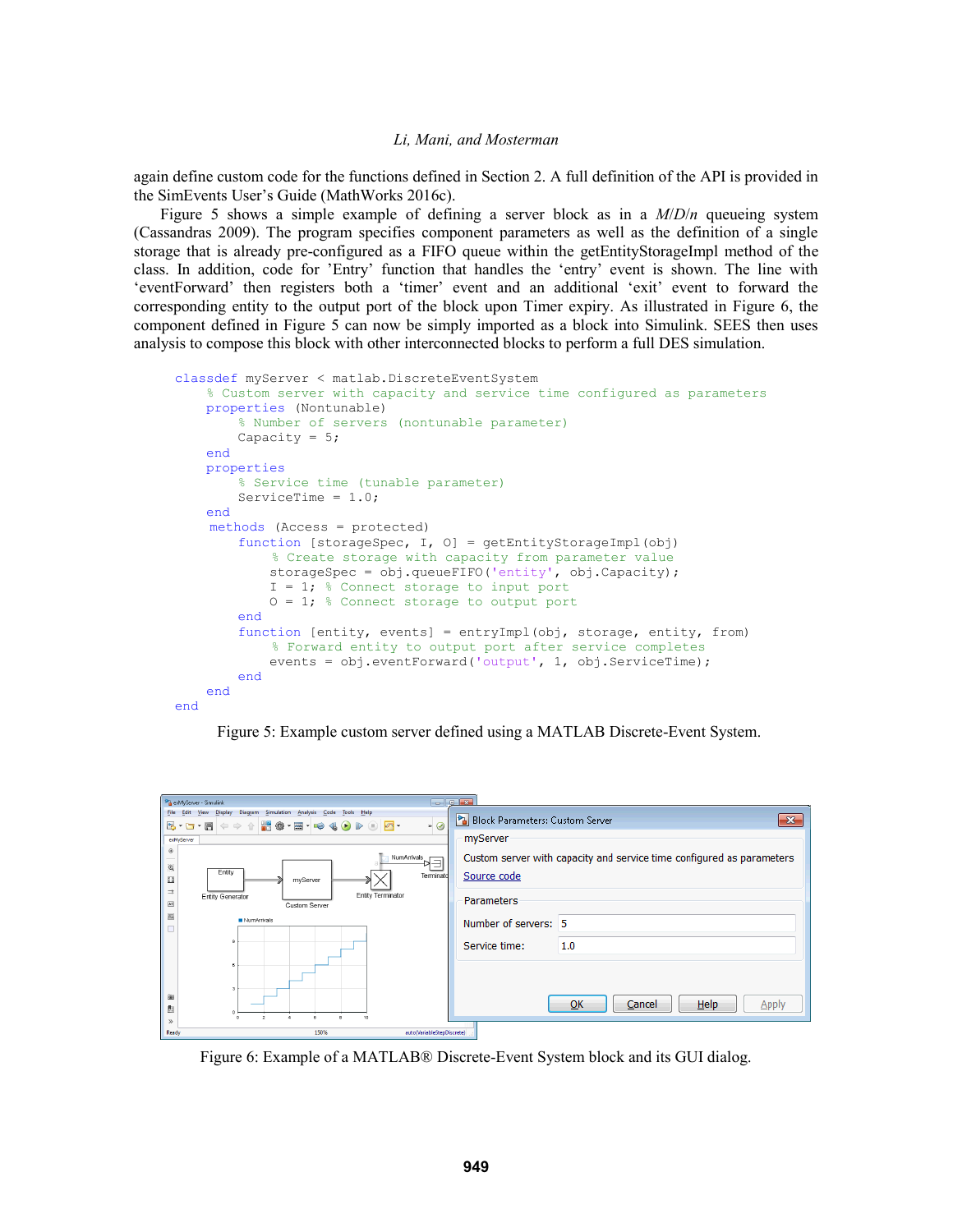# **4 APPLICATION EXAMPLE**

As discussed in Section 1, simulation of today's complex multicore and distributed systems requires the combined use of multiple modeling paradigms and hybrid simulation technologies with discrete-event simulation. The ability to perform such simulations in SEES is illustrated with the example shown in Figure 7. The model in Figure 7 represents a prototype robotic system (modeled as a cart with an inverted pendulum) that has a camera mounted on it. The system receives commands for the cart to go to a new position along the horizontal x-axis periodically. The primary high speed control loop with a sampling time of 10 msec then attempts to reach this new position while keeping the robot (i.e., the pendulum) balanced. Additionally, the robot also receives periodic requests for setting a new camera position. This is achieved using a slow control loop with a sampling time of 1 sec. Sporadic health monitoring requests are received approximately every 10 msec. To study practical feasibility of deploying this system in real-time hardware, the effects of running this prototype system on a 'virtual' real-time operating system that supports preemption are emulated and a comparison is made between system performance with a singlecore and two-core architecture.

The model in Figure 7 consists of:

- **Simulink continuous-time components** of the motion dynamics of the pendulum system and the camera labeled 'Plant'.
- **Simulink discrete-time runnable** modeled using Simulink function-call subsystem notation labeled as 'Control Algorithms' that model the two Control loops and Health monitoring components.
- **Discrete-event Stateflow chart** in the 'Plant' section that specifies the power-up sequence of the pendulum system and its embedded controller, as well as the generation of the health monitoring requests.
- **MATLAB discrete-event System block and SimEvents Server block** that model the real-time operating system shown in the 'Real-Time Environment Emulation' section. These blocks rely on a 'Runnable Broker' to dispatch the Simulink control algorithm computation based on timing from the operating system (OS) emulation component. The OS Emulator block is implemented with MATLAB Discrete-Event System technology and models a pre-emptible multicore operating system using a few hundred lines of MATLAB code. The parameters of this block are captured using the GUI dialog shown in Figure 8. This GUI helps configure the computational latencies of each runnable that the model will attempt to emulate. For example, Runnable 'Cont1Ctrl' corresponding to the core pendulum controller is expected to require 1.5 msec +/- 0.5 msec for every execution. It is assumed that the modeler obtained this number either as a design budget or from estimation on the actual hardware.

When the simulation is performed while emulating a single core system, the yellow plot in Figure 9 is obtained for the position error of the pendulum. One can clearly see the effect of jitter caused in scheduling because of pre-emption by the health monitoring task of the pendulum controller. If the number of cores is changed from 1 to 2 simply by modifying the value on the GUI dialog of the OS emulator block, one sees that the addition of a dedicated core for handling the health monitoring interrupt eliminates the jitter in the green plot of Figure 9.

This example conveys the power of being able to integrate discrete-event simulation into a classical control problem in the context of emerging needs for studying the effect of multicore scheduling. Additionally, it also illustrated how such a system can leverage the capabilities of a single framework that flexibly supports multiple paradigms to express DES components.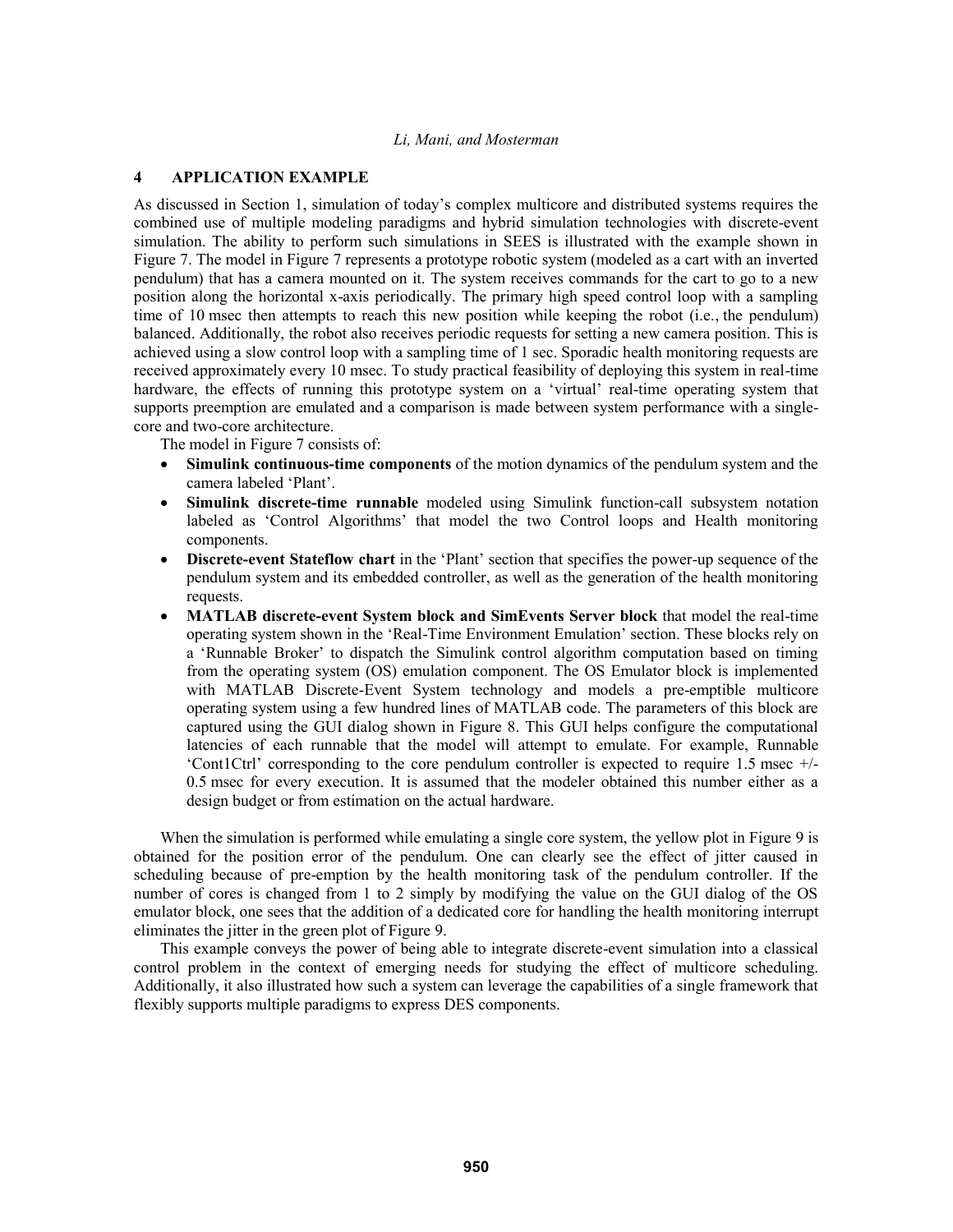

Figure 7: Application example of real-time operating system.

| Environment<br>Tasks                                  | Runnables | Summary |                |                                |          |    |                           |
|-------------------------------------------------------|-----------|---------|----------------|--------------------------------|----------|----|---------------------------|
| Runnables                                             |           |         |                |                                |          |    |                           |
| $+  \mathbb{B}  \mathbf{X}  \mathbf{1}  \mathbf{1}  $ |           |         |                |                                |          |    |                           |
| Name                                                  | Task      |         |                | ComputeTimeMear ComputeTimeDev | Wireless | ID | Quick Help                |
| 1 Cont1Sensor                                         | base      |         | $- 0.0015$     | 0.0005                         |          |    | Map runnables to<br>tasks |
| 2 Cont1Ctrl                                           | base      |         | $\sqrt{0.004}$ | 0.001                          |          |    |                           |
| 3 Cont1Actuator                                       | base      |         | $- 0.0015$     | 0.0005                         |          |    |                           |
| 4 Cont2Ctrl                                           | slow      |         | $-10.1$        | 0.05                           |          |    |                           |
|                                                       |           |         | $= 0.003$      |                                |          |    |                           |

Figure 8: Configuring the amount of time each Runnable requires (i.e., computational latency).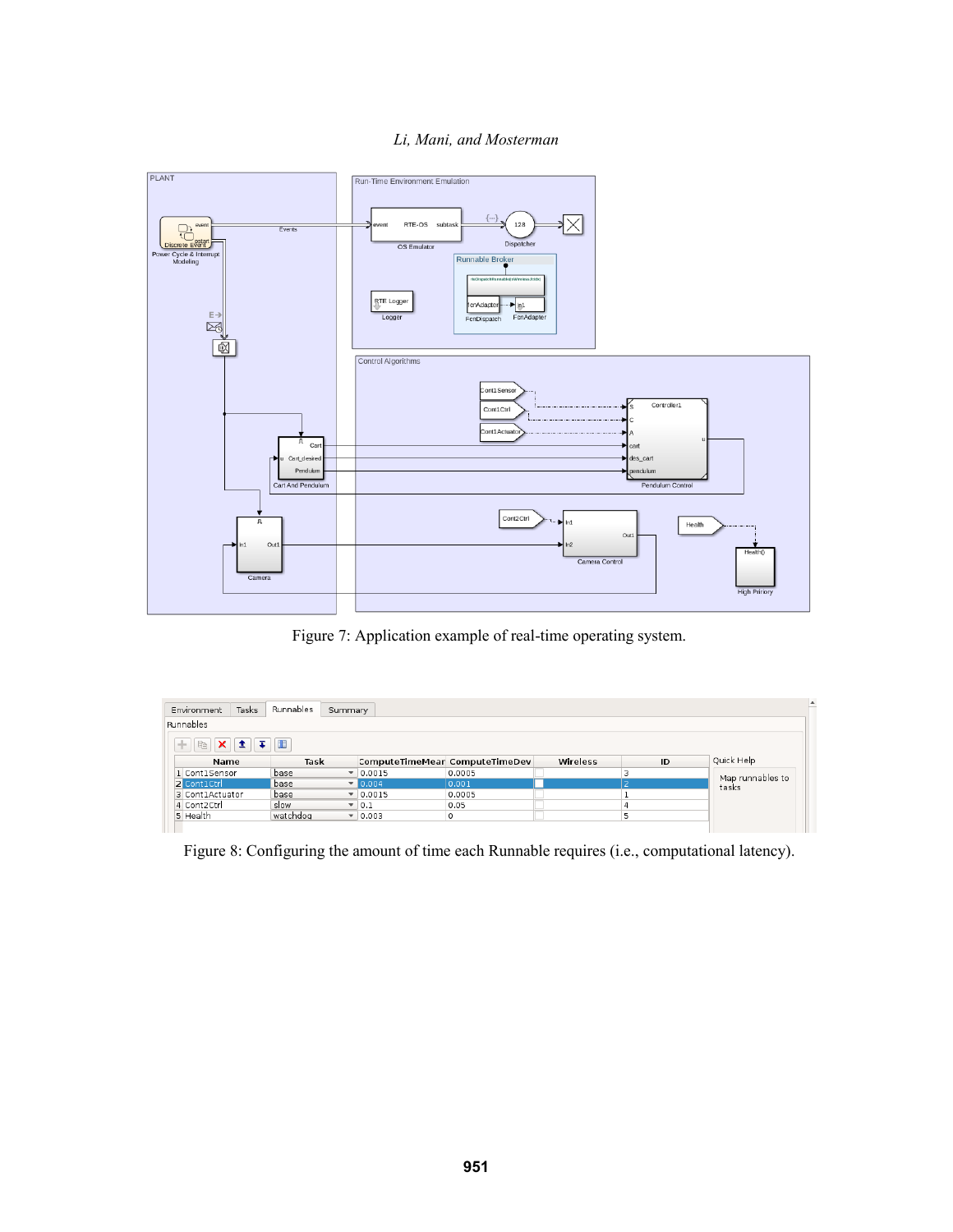

Figure 9: Results of running the simulation that show deviation of the pendulum from vertical. The yellow line shows the pendulum position that is influenced by scheduling jitter on a single-core system. The green line shows the elimination of jitter by using a two core system.

# **5 SUMMARY AND NEXT STEPS**

A new framework for Discrete-Event System (DES) modeling and simulation is introduced that is built upon the existing platform provided by MATLAB and Simulink. The framework introduces abstractions that help easily express and compose DES systems in various graphical and textual programming paradigms. The framework draws inspiration from system theoretic work by Wymore (1993) which aims to position it well for future work on analysis and verification techniques. The well founded SimEvents Entity-Storage formalism (SEES) intends to allow modelers to efficiently design and reason about systems built in this framework. In future work, exploring a formal relationship between SEES and DEVS will help bring a well-studied theoretical basis to SEES and provide possible new avenues of research for DEVS.

## **REFERENCES**

- Industrie 4.0 Working Group. 2013. *Securing the Future of German Manufacturing Industry. Recommendations for Implementing the Strategic Initiative*. National Academy of Science and Engineering, Munich.
- Cassandras, C. G., and S. Lafortune. 2009. *Introduction to Discrete Event Systems*. Springer Science & Business Media.
- Clune, M. I., P. J. Mosterman, and C. G. Cassandras. 2006. "Discrete Event and Hybrid System Simulation with SimEvents". In *Proceedings of the 8th International Workshop on Discrete Event Systems*: 386-387.
- Concepcion, A. I., and B. F. Zeigler. 1988. "DEVS Formalism: A Framework for Hierarchical Model Development". *IEEE Transactions on Software Engineering* 14(2): 228*.*
- Godding, G., H. Sarjoughian, and K. Kempf. 2007. *"*Application of Combined Discrete-Event Simulation and Optimization Models in Semiconductor Enterprise Manufacturing Systems"*.* In *Proceedings of the 2007 Winter Simulation Conference*. S. G. Henderson, B. Biller, M.-H. Hsieh, J. Shortle, J. D. Tew, and R. R. Barton, eds.: 1729-1736. Piscataway, New Jersey: Institute of Electrical and Electronics Engineers, Inc.
- Gray, M. A. 2007. "Discrete Event Simulation: A Review of SimEvents". *Computing in Science & Engineering* 9(6): 62-66.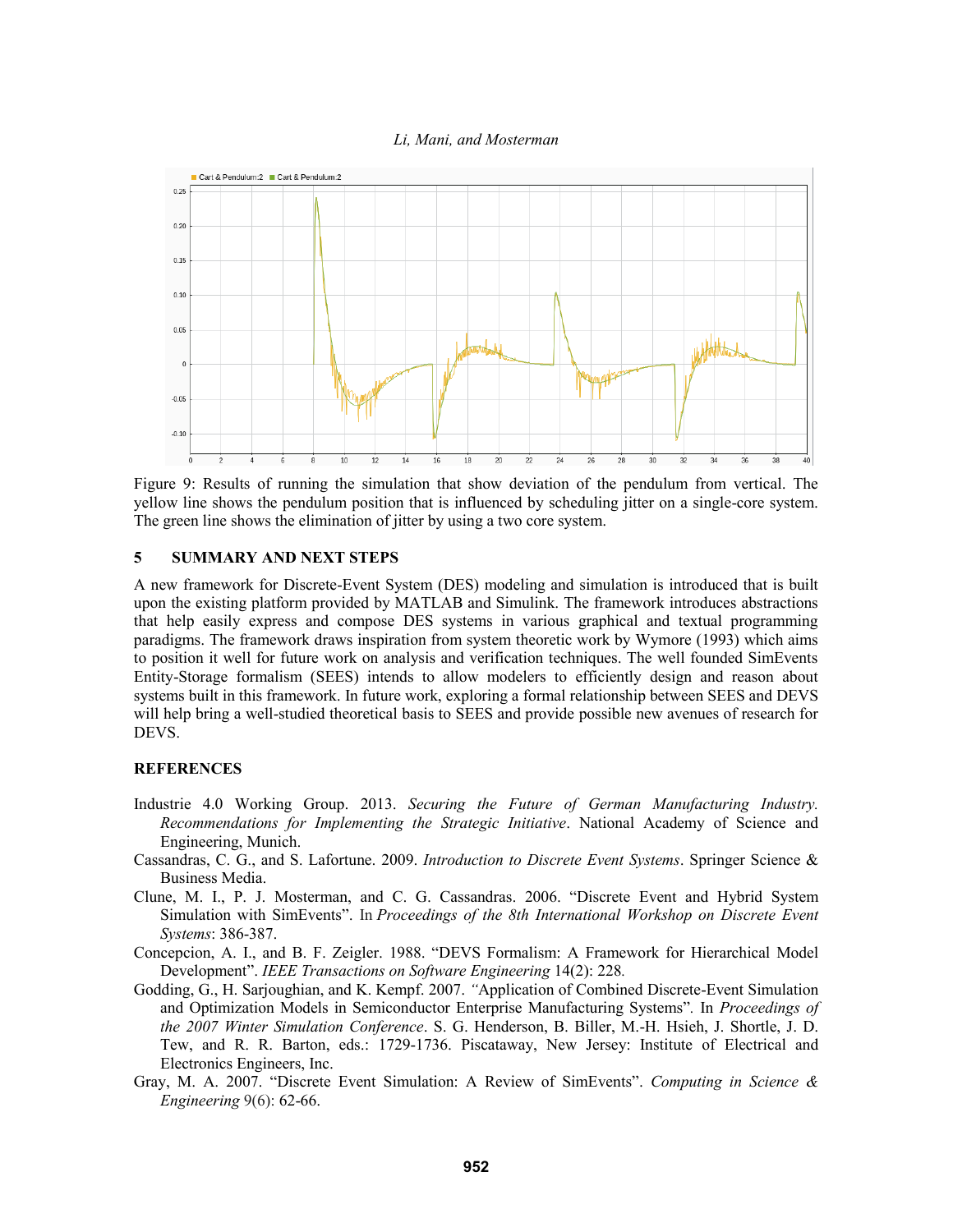- Harel, D. 1987. "Statecharts: A Visual Formalism for Complex Systems". *Science of Computer Programming* 8(3): 231-274.
- Holzmann, G. J. 2004. *The SPIN Model Checker: Primer and Reference Manual*. Addison-Wesley.
- Huang, D., H. S. Sarjoughian, W. Wang, G. Godding, D. E. Rivera, K. G. Kempf, and H. Mittelmann. 2009*. "*Simulation of Semiconductor Manufacturing Supply-Chain Systems with DEVS, MPC, and KIB". *IEEE Transactions on Semiconductor Manufacturing* 22(1)*.*
- Li, W., C. G. Cassandras, and M. Clune. 2006. "Model-Based Design of a Dynamic Voltage Scaling Controller Based on Online Gradient Estimation Using SimEvents." In *Proceedings of the 45th IEEE Conference on Decision & Control*, San Diego, California.
- Hubscher-Younger, T., P. J. Mosterman, S. DeLand, O. Orqueda, and D. Eastman. 2012. "Integrating Discrete-Event and Time-Based Models with Optimization for Resource Allocation." In *Proceedings of the 2012 Winter Simulation Conference*. C. Laroque, J. Himmelspach, R. Pasupathy, O. Rose, and A. M. Uhrmacher, eds.: 2690-2704. Piscataway, New Jersey: Institute of Electrical and Electronics Engineers, Inc.
- MathWorks. 2016a. *DSP System Toolbox™ Users Guide*. MathWorks®, Release R2016a, Natick, MA.
- MathWorks. 2016b. *MATLAB® User's Guilde*. MathWorks®, Release R2016a, Natick, MA.
- MathWorks. 2016c. *SimEvents®, User's Guide*. MathWorks®, Release R2016a, Natick, MA.
- MathWorks. 2016d. *Simulink® User's Guide*. MathWorks®, Release R2016a, Natick, MA.
- MathWorks. 2016e. *Stateflow® User's Guide*. MathWorks®, Release R2016a, Natick, MA.
- MathWorks. 2016f. *Writing S-Functions*. MathWorks®, Release R2016a, Natick, MA.
- Mosterman, P. J., and J. Zander. 2016. "Cyber-Physical Systems Challenges: a Needs Analysis for Collaborating Embedded Software Systems." In *Software & Systems Modeling* 15(1): 5-16.
- Mosterman, P. J., D. E. Sanabria, E. Bilgin, K. Zhang, and J. Zander. 2014. "A Heterogeneous Fleet of Vehicles for Automated Humanitarian Missions." In *Computing in Science & Engineering* 12(3): 90- 95.
- Schwatinski, T., T. Pawletta, S. Pawletta, and C. Kaiser. 2010. "Simulation-Based Development and Operation of Controls on the Basis of the DEVS Formalism". In *Proceedings of the 7th EUROSIM 2010 Congress*, Prag, Czech Republic.
- Seo, K. M., C. Choi, T. G. Kim, and J. H. Kim. 2014. "DEVS-Based Combat Modeling for Engagement-Level Simulation." *Simulation* 2014: 0037549714532960.
- Sztipanovits J., Ying S., Cohen I., Corman D., Davis J., Khurana H., Mosterman P.J., Prasad V., and Stormo L. 2013. "Foundations for Innovation: Strategic Opportunities for the 21st Century Cyber-Physical Systems – Connecting Computer and Information Systems with the Physical World." *Report by the Steering Committee for Foundations in Innovation for Cyber-Physical Systems*, National Institute of Standards and Technology (NIST).
- Wainer, G. A. 2009. *Discrete-Event Modeling and Simulation.* CRC Press, Taylor & Francis Group, Boca Raton, FL.

Wymore, A. W. 1993. *Model-Based Systems Engineering*. CRC Press.

Zeigler, B. 1984*. Multifacetted Modeling and Discrete Event Simulation.* Academic Press Professional, Inc.

#### **AUTHOR BIOGRAPHIES**

WEI LI received his B.S. (1998) and M.S. (2001) degrees in Control Engineering from Tsinghua University, Beijing, China, and his Ph.D. degree (2005) in Systems Engineering from Boston University. From 2006 he has been working in software development at MathWorks, Inc. His current interests include discrete-event and hybrid simulation technologies, quantitative analysis, formal verification and optimization of discrete-event systems, embedded system architecture modeling, network simulation, and operations research. His email address is wei.li@mathworks.com.